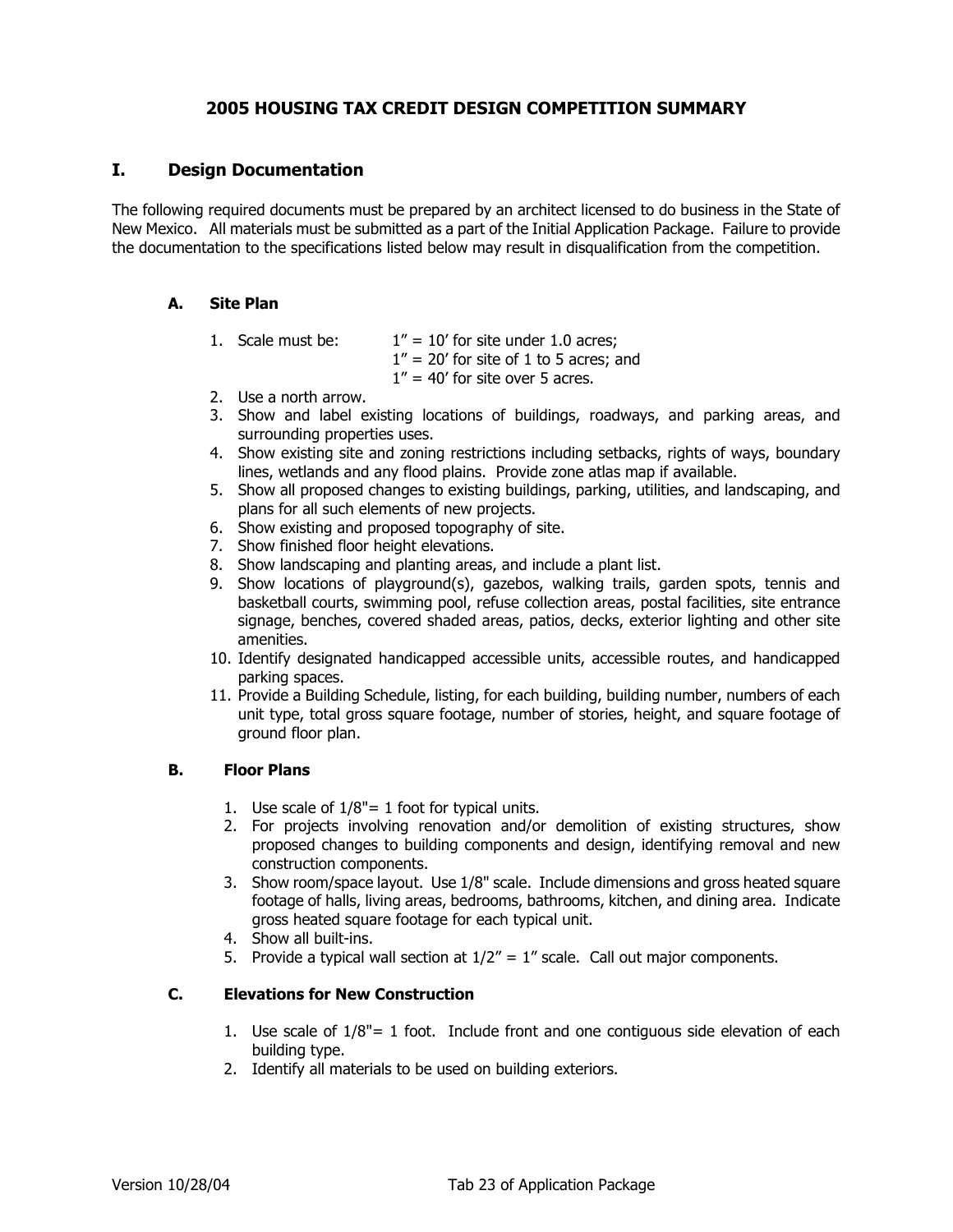## **II. DESIGN REVIEW CONSIDERATIONS**

#### **A. Site plan considerations:**

- 1. Propose an attractive, pedestrian friendly building layout focusing on visual appeal and privacy;
- 2. Propose site amenities including playgrounds, gazebos, garden spots, walking trails, picnic areas, ball fields, basketball/tennis courts and exercise rooms; provide natural areas with trees between buildings (for new construction); create accessible walks linking buildings to each other, to common areas and to parking; use large open spaces for recreational activities; include a well-designed entry to the site with attractive signage, lighting and landscaping, and outside mail collection and distribution centers with roof overhang to protect residents from the elements.
- 3. Propose a landscaping plan that incorporates xeriscaping and/or rainwater collection.
- 4. Propose site plan that contributes to public streetscape and minimizes the visibility of parking.

The items above must be clearly indicated on the site drawings.

### **B. Building and floor plan design:**

- 1. Propose creative and versatile architectural designs, appropriate to the targeted community and integrated in context of the surrounding community. Examples of exterior building design elements include broken roof lines, front gables, dormers or front extended facades, wide banding and vertical and horizontal siding applications, some masonry accents, front porches, courtyards, portals, bancos, attractive deck rail patterns, and building and window placement taking into account proportions, shade, light, natural heating and cooling, and privacy. Include a narrative describing how the project design will fit into the context of the neighborhood, why the design is appropriate for that specific community and/or how the community involvement in the design process will assist in evaluation of building design.
- 2. Propose open, flowing floor plans. Examples include spacious kitchens, bathrooms, living rooms and dining rooms, dwelling units that exceed minimum square footages, bedrooms that exceed minimum square footages and/or are located away from parking or street noise, bathrooms that are large with vanities and open floor spaces, kitchens that provide an abundance of counter top working space and cabinets, availability of storage space other than bedroom closets, minimize long hallways, and adequate closet space, including large walk-in closets.
- 3. Propose the use of Universal Design concepts in a portion of the units and/or design of the project.

## **C. Rehabilitation Projects:**

Applications must propose a defined scope of work appropriate to the building(s), as reflected in the Capital Needs Assessment, but should not involve unnecessary work. Proposals must address the elements outlined in the MFA Mandatory Design Standards for rehabilitation Projects. Additional consideration will be given to Projects that go beyond the minimum requirements. For example, projects that propose adding or improving project amenities and/or the addition of services for the existing tenant base.

## **D. Construction characteristics:**

- 1. Propose low maintenance, high durability, energy efficient products, and quality components. Examples include: High-grade flooring in kitchens, bathrooms, entryways, and laundry areas.
- 2. Propose energy efficient components that exceed Agency and/or building code minimum standards.
- 3. Higher efficiency, insulated windows and exterior doors.
- 4. Propose to use quality, low maintenance exterior finishes.
- 5. Propose to use natural and low emission finishes for improved air quality.
- 6. Incorporate into the construction of the units the wiring of a network system that would

Version 10/28/04 Tab 23 of Application Package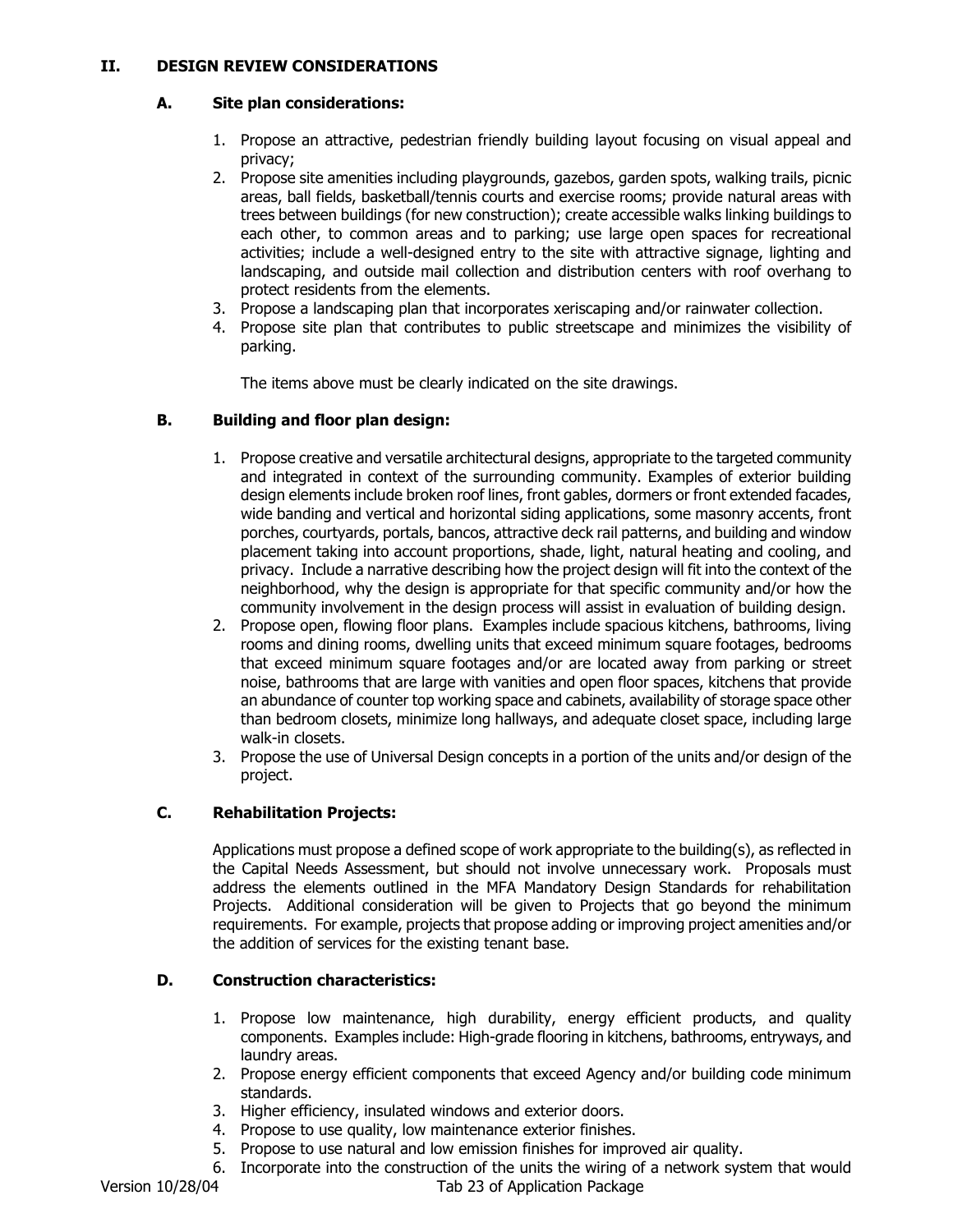enable the owner to provide high-speed, low- or no-cost Internet access to the tenants.